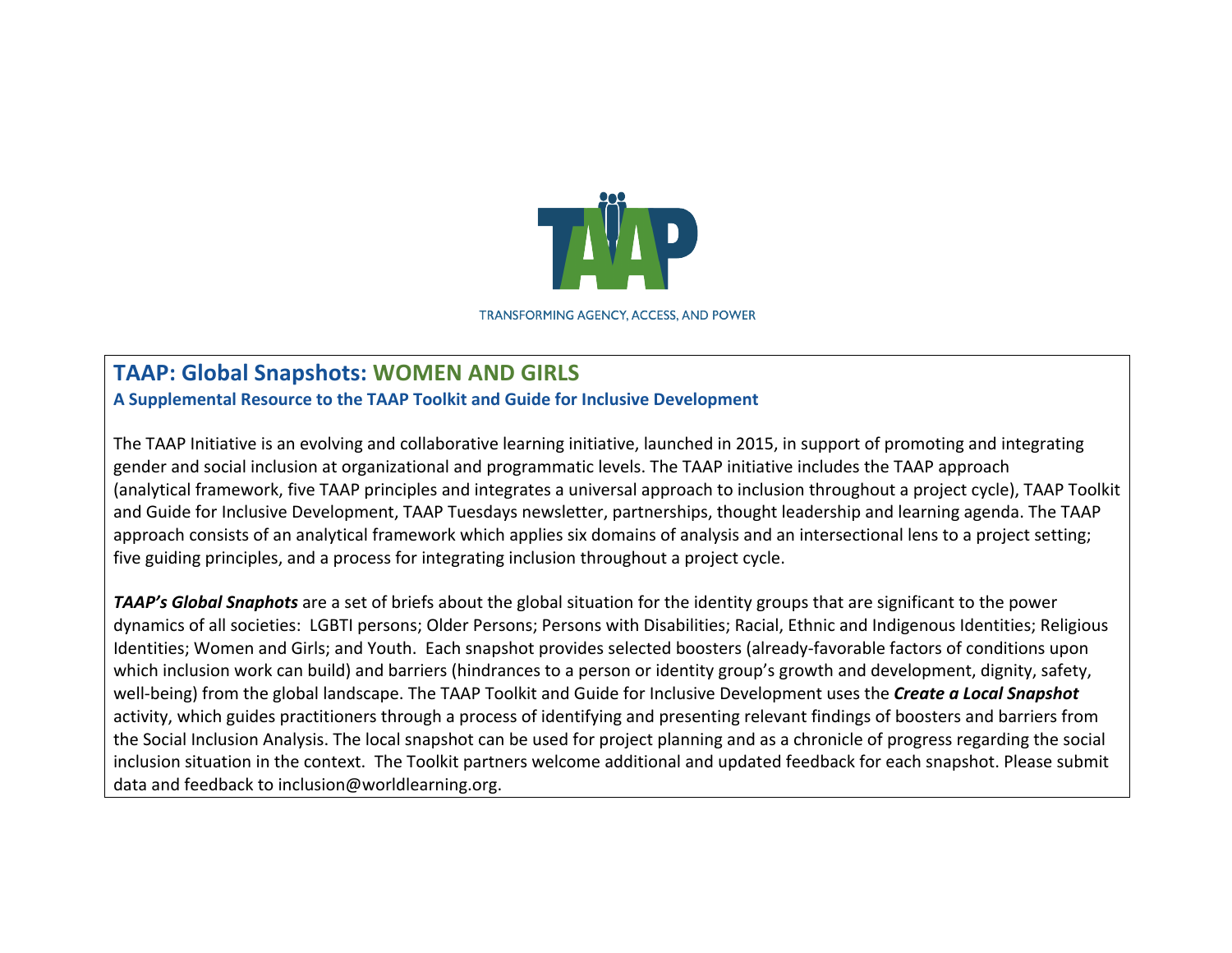## **GLOBAL SNAPSHOT: WOMEN AND GIRLS**

## **The Global Situation:**

- $\bullet$  55% of victims of forced labor are women.
- 63% of the illiterate population worldwide are women.<sup>ii</sup>
- 71% of all human trafficking victims are women and girls.  $^{\text{iii}}$
- Worldwide women are paid less than men, in most countries earning on average 60 75% of men's wages.<sup>iv</sup>
- 35% of women worldwide have experienced physical and/or sexual violence at some point in their lives; this may not account for the millions of unreported cases.<sup>v</sup>
- 24% of senior management globally are women.<sup>vi</sup>

| <b>Global Boosters</b>                                                                                     | <b>Global Barriers</b>                                                                                                                           |
|------------------------------------------------------------------------------------------------------------|--------------------------------------------------------------------------------------------------------------------------------------------------|
| The Universal Declaration of Human Rights (1948) outlines the rights of                                    | Negative Stereotypes: Negative gender stereotypes across cultures limit                                                                          |
| all people.                                                                                                | or harm females and/or males depending on the local context.                                                                                     |
| <b>Convention on the Elimination of All Forms of Discrimination Against</b><br><b>Women</b> (CEDAW, 1979). | Less autonomy: In 19 countries, women are legally obligated to obey<br>their husbands. <sup>x</sup>                                              |
| Special Rapporteur on Violence against Women (OHCRH, 1994) <sup>VII</sup>                                  | <b>Precarious Employment:</b> More women than men work in vulnerable,<br>low-paid, or undervalued jobs. As of 2013, 49.1% of the world's working |
| Sustainable Development Goal #5: "Gender Equality" highlights the                                          | women were in vulnerable employment, often unprotected by labor                                                                                  |
| need for equality between women and men in all fields.                                                     | legislation, compared to 46.9% of men.                                                                                                           |
| In July 2010, the United Nations General Assembly created UN Women,                                        | Time Poverty: When paid and unpaid work are combined, women in                                                                                   |
| the United Nations Entity for Gender Equality and the Empowerment of                                       | developing countries work more than men, with less time for education,                                                                           |
| Women.                                                                                                     | leisure, political participation and self-care. <sup>xi</sup>                                                                                    |
| <b>Increased Access to Education.</b> The number of countries that have                                    | Limited access to finance: "Women tend to have less access to formal                                                                             |
| achieved the goal of gender parity in both primary and secondary                                           | financial institutions and saving mechanisms. While 55 per cent of men                                                                           |
| education has risen from 36 to 62 since 2000. (UNESCO report 2015). <sup>Viii</sup>                        | report having an account at a formal financial institution, only 47 per                                                                          |
|                                                                                                            | cent of women do worldwide." XII                                                                                                                 |